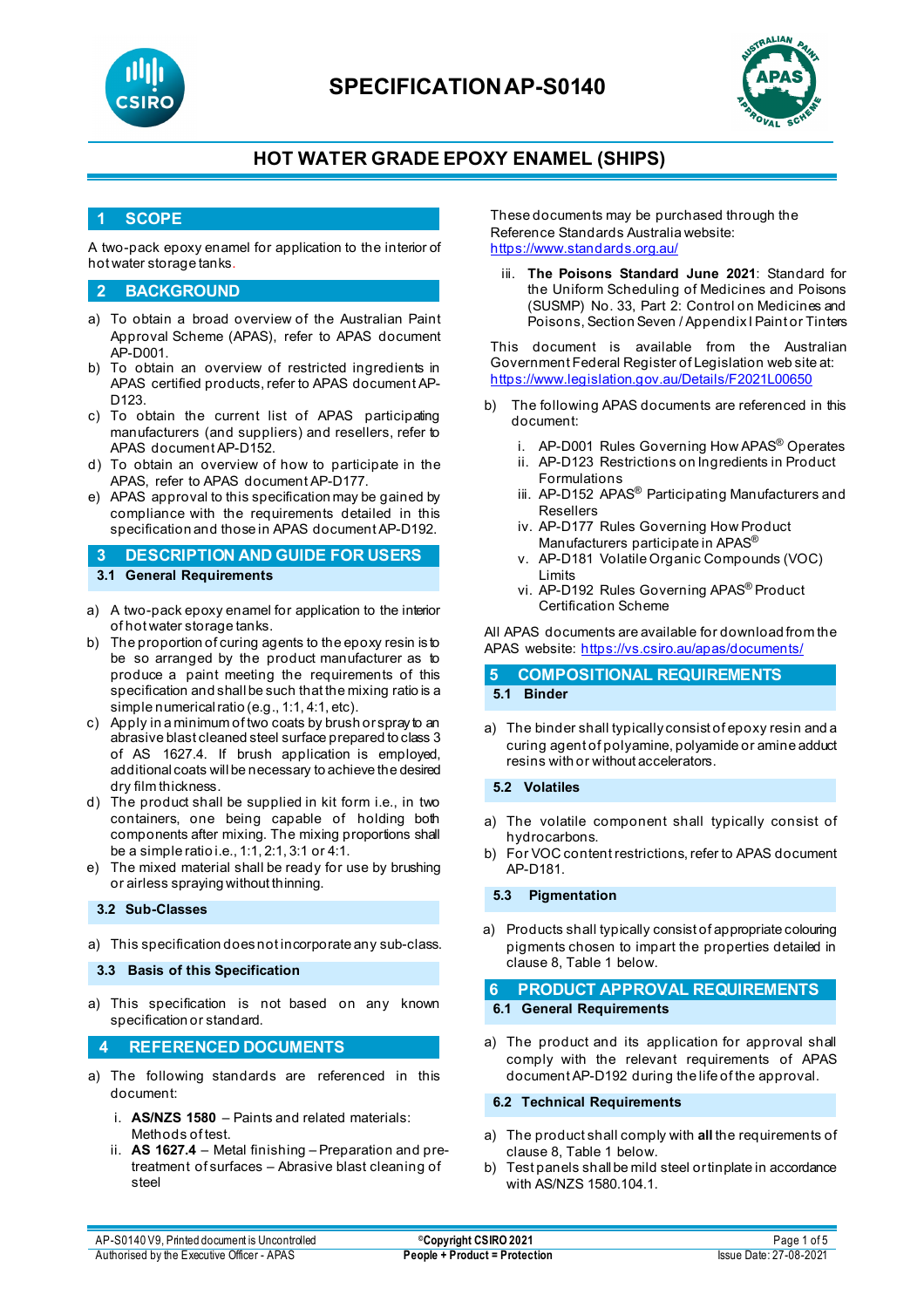



## **HOT WATER GRADE EPOXY ENAMEL (SHIPS)**

- c) The mild steel test panels shall be prepared by blast cleaning in accordance with AS 1627 Part 4, class 3.
- d) The tinplate panels shall be prepared in accordance with AS/NZS 1580.105.2.
- e) The dry film thickness per coat shall be 120 130 µm.
- f) Except for the spraying properties test, the coated panels shall be prepared by brushing.
- g) A drying time of 24 hours shall be allowed between coats and 7 days before performance testing.
- h) All panels shall be prepared according to the schedule in clause 9, Table 2.
- i) The manufacturers own quality control schedule of tests and limits shall be allowed subject to the approval of the Executive Officer (EO), APAS.
- j) On request, the EO may request the results of the tests for a batch and compare these with previous batches.
- k) Density and non-volatile content by weight (NVCW) figures for each production batch of the approved product shall be within  $\pm 3\%$  of the actual (not theoretical) figures quoted in the original product approval submission (APAS document AP-D139).
- l) Subject to compliance with all the requirements of this specification, the level of Approval appropriate to the application shall be given to the system.

#### **6.3 Health and Safety Requirements**

- a) Shall not be a Schedule 1, Schedule 2 or Schedule 3 paint (SUSMP).
- b) The manufacturer's Safety Data Sheet (SDS) must be studied closely prior to using the product and complied with during use of the product.
- c) Since the products covered by this specification contain hydrocarbon or chemical solvents, the paint is flammable and should be stored away from all sources of heat or ignition.
- d) Containers should be resealed immediately after use and good ventilation provided during use to minimise the risk of fire or explosion and the long-term toxic effects of absorption of the vapour into the lungs. Forced ventilation will probably be required.
- e) Care should be taken to avoid contact with the skin by the use of protective clothing and barrier cream. All pumping equipment should be adequately earthed. A full-face air fed respirator should be used when spraying.
- f) Products intended for sale in Australia shall comply with all the requirements of the SUSMP. Products intended for sale in other countries shall comply with all local WHS and environmental requirements.
- g) The product shall comply with all requirements of clause 6.3 and 6.4 of APAS document AP-D192.

### **7 APPENDIX A**

### **Test Method for Resistance to Thermal Shock**

- a) Prepare the test panel as specified clause 9, Table 2.
- b) Place the panel vertically in a 2 L beaker and pour in enough hot fresh water at 90°C to cover 75% of the panel.
- c) Allow to stand for 24 hours.
- d) Pour out the water and replace immediately with hot water again at 90°C.
- e) Repeat the procedure every working day until 20 cycles have been completed.
- f) Remove the panel and examine.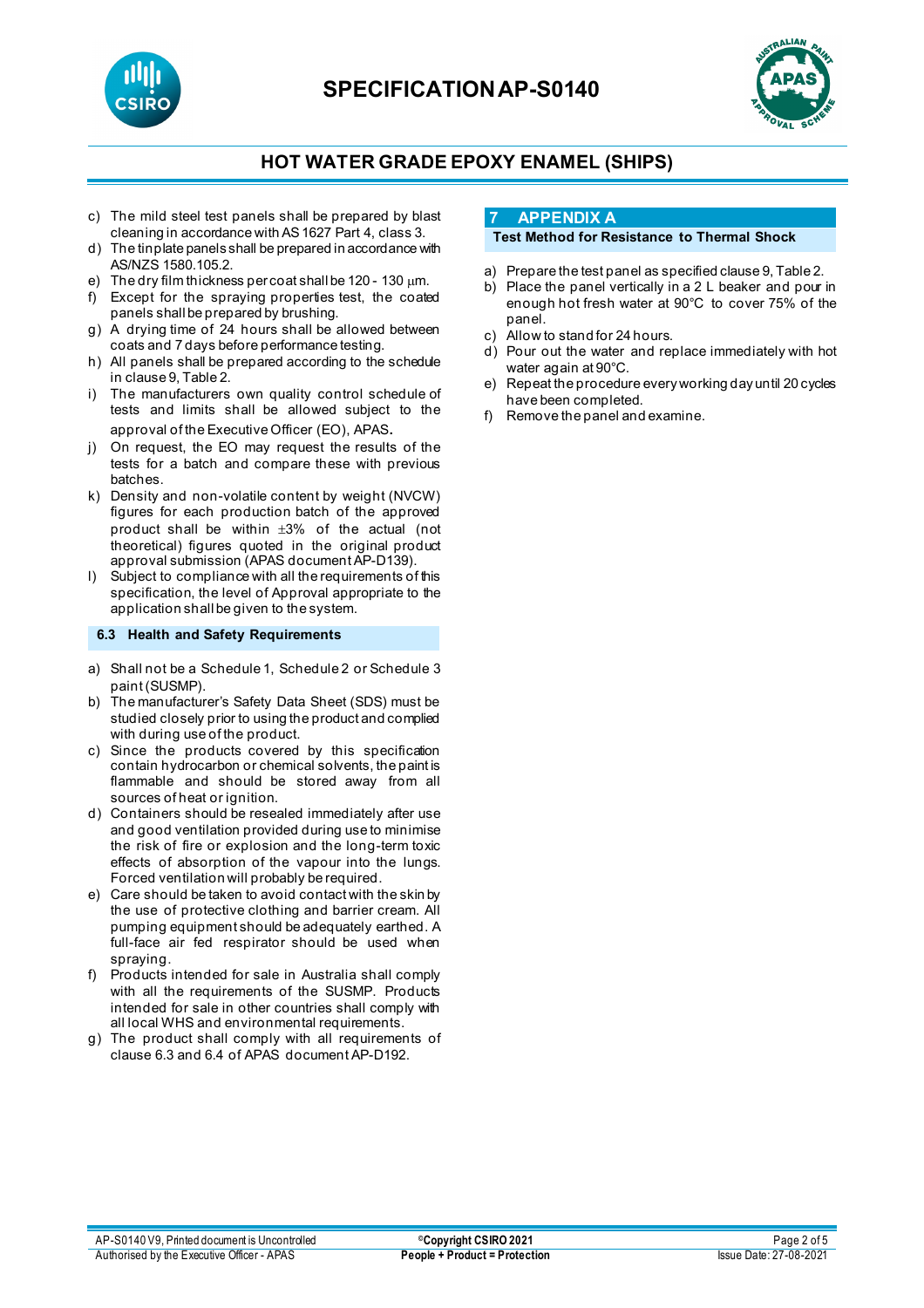



# **HOT WATER GRADE EPOXY ENAMEL (SHIPS)**

## **8 TABLE 1: PERFORMANCE PROPERTIES**

| <b>TEST</b>                                                                           | <b>AS/NZS</b><br>1580<br><b>METHOD</b> | <b>REQUIREMENTS</b>                                                                                                                                                                  |  |  |  |  |
|---------------------------------------------------------------------------------------|----------------------------------------|--------------------------------------------------------------------------------------------------------------------------------------------------------------------------------------|--|--|--|--|
| Individual Component Testing - To be carried out on both Part A and Part B components |                                        |                                                                                                                                                                                      |  |  |  |  |
| Preliminary Examination                                                               | 103.1                                  | To be readily reincorporated. Shall be free of coarse particles, gel<br>and foreign matter.                                                                                          |  |  |  |  |
| Consistency                                                                           |                                        | Shall be such as to allow ready mixing of base and hardener.                                                                                                                         |  |  |  |  |
| <b>VOC Content</b>                                                                    | <b>APAS</b><br>AP-D181                 | Refer to APAS document AP-D181 for method and limits.<br>If the APAS specification is not listed on AP-D181, a declaration of<br>VOC content is still required.                      |  |  |  |  |
| <b>Mixed Product Testing</b>                                                          |                                        |                                                                                                                                                                                      |  |  |  |  |
| <b>Flash Point</b>                                                                    | AS 2106                                | Minimum 15°C.                                                                                                                                                                        |  |  |  |  |
| <b>Application Properties</b><br>- Brushing<br>- Rolling<br>- Spraying                | 205.1<br>205.3<br>205.4                | Satisfactory with minor brush marks allowed.<br>Coat 75% of the panel, allow to dry for 5 minutes before coating<br>remainder of panel - to produce a smooth film free from defects. |  |  |  |  |
| Thinning or Mixing Properties                                                         | 208.1                                  | Using the manufacturers recommended maximum amount of<br>thinners which shall notexceed 10% by volume, there shall be no<br>signs of incompatibility.                                |  |  |  |  |
| Consistency                                                                           | 214.1                                  | To be recorded; results range to be between 60-110 KU.<br>Other appropriate methods may be substituted by prior<br>arrangement.                                                      |  |  |  |  |
| Non-volatile Content by Volume<br>(Volume Solids)                                     | 301.2                                  | Minimum 40%.                                                                                                                                                                         |  |  |  |  |
| Surface Dry Condition                                                                 | 401.1                                  | Maximum 3 hours.                                                                                                                                                                     |  |  |  |  |
| Flexibility and Adhesion                                                              | 402.1                                  | 6mm mandrel, slight cracking may be tolerated but there shall be no<br>adhesion failure.                                                                                             |  |  |  |  |
| <b>Scratch Resistance</b>                                                             | 403.1                                  | Notless than 2kg.                                                                                                                                                                    |  |  |  |  |
| Recoating Properties                                                                  | 402.1<br>403.1<br>404.1                | No lifting, cracking, wrinkling or other defects. After 48 hours, shall<br>with stand the 2kg scratch test and show no delamination when bent<br>around the 6mm mandrel.             |  |  |  |  |
| Colour - Visual Comparison                                                            | 601.1                                  | To be an approximate match.                                                                                                                                                          |  |  |  |  |
| Specular Gloss                                                                        | 602.2                                  | To be recorded (60° head).                                                                                                                                                           |  |  |  |  |

AP-S0140 V9, Printed document is Uncontrolled **Copyright CSIRO 2021** Page 3 of 5<br>Authorised by the Executive Officer - APAS **People + Product = Protection** Issue Date: 27-08-2021 **Authorised by the Executive Officer - APAS**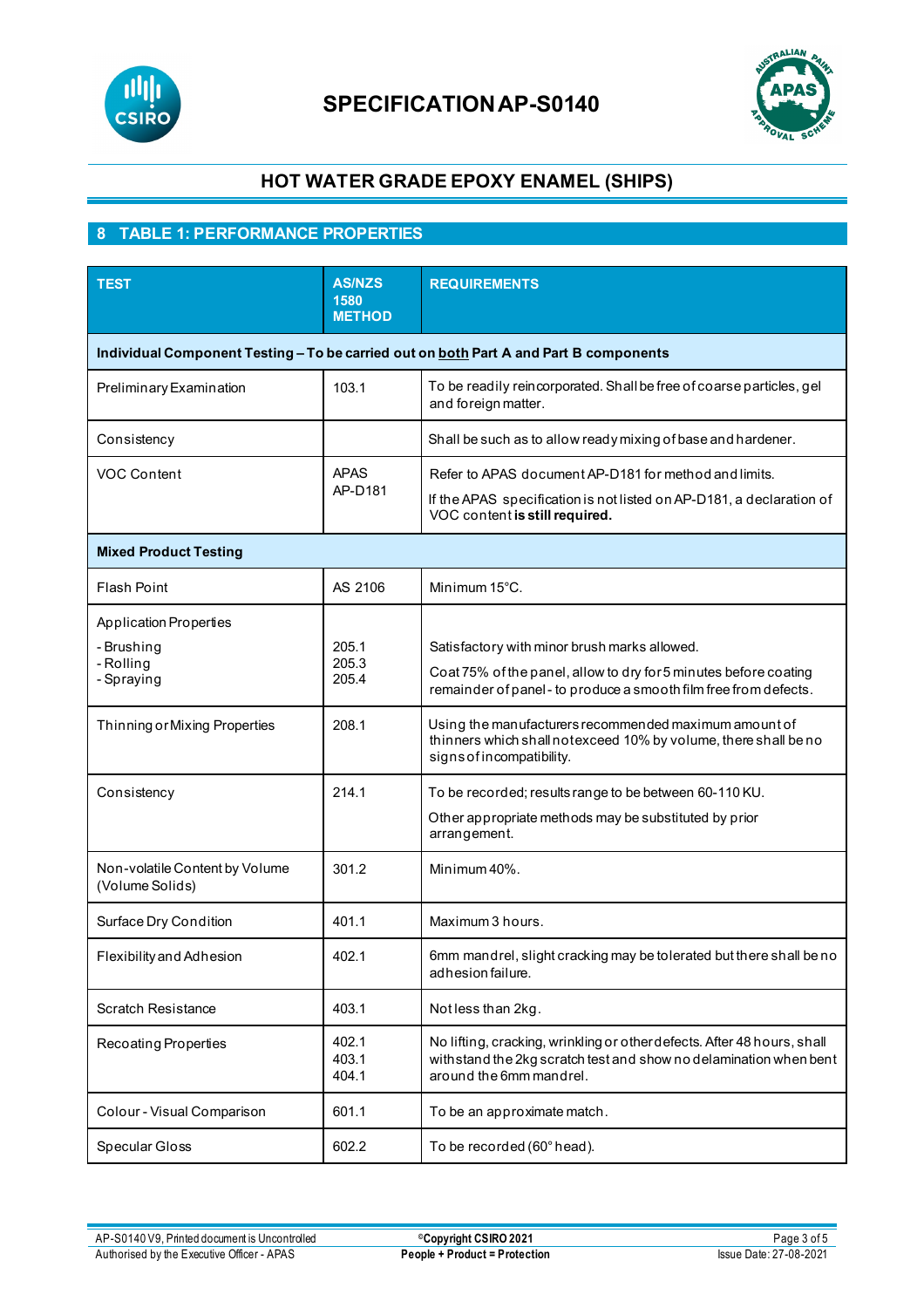



## **HOT WATER GRADE EPOXY ENAMEL (SHIPS)**

| <b>TEST</b>                           | <b>AS/NZS</b><br>1580<br><b>METHOD</b> | <b>REQUIREMENTS</b>                                                                                                                                      |  |  |  |  |
|---------------------------------------|----------------------------------------|----------------------------------------------------------------------------------------------------------------------------------------------------------|--|--|--|--|
| <b>Mixed Product Testing (Cont.,)</b> |                                        |                                                                                                                                                          |  |  |  |  |
| Finish                                | 603.1                                  | To be smooth and even, free of sagging, streaking, pin holing,<br>cratering, floating and other defects.                                                 |  |  |  |  |
| Reincorporation after Storage         | 211.2                                  | To comply with all the preceding requirements after 24 months<br>storage at ambient temperature.                                                         |  |  |  |  |
| Degree of Settling                    | 211.1                                  | Not to fall below 6.                                                                                                                                     |  |  |  |  |
| Pot Life                              |                                        | After 90 minutes, a 500mL full open can of the mixed material shall<br>have satisfactory application properties - brushing and thinner<br>compatibility. |  |  |  |  |
| Resistance to Thermal Shock           | Clause 7,<br>AppendixA                 | No blistering or corrosion after 20 cycles.                                                                                                              |  |  |  |  |

### **9 TABLE 2: PANEL PERFORMANCE TESTS**

| <b>Test Name</b>            | <b>AS/NZS</b><br>1580<br><b>Test</b><br><b>Method</b> | <b>Test</b><br><b>Panel</b> | <b>Minimum</b><br><b>Size</b><br>(mm) | <b>First</b><br>Coat<br><b>Paint</b> | <b>Drying</b><br><b>Period</b> | <b>Second</b><br>Coat<br><b>Paint</b> | <b>Drying</b><br><b>Period</b> |
|-----------------------------|-------------------------------------------------------|-----------------------------|---------------------------------------|--------------------------------------|--------------------------------|---------------------------------------|--------------------------------|
| Surface Dry Condition       | 401.1                                                 | Tinplate                    | 100x50                                | Enamel                               |                                |                                       |                                |
| Flexibility and Adhesion    | 402.1                                                 | Tinplate                    | 100x50                                | Enamel                               | 7 days                         |                                       |                                |
| Scratch Resistance          | 403.1                                                 | Tinplate                    | 100x50                                | Enamel                               | 7 days                         |                                       |                                |
| Recoating Properties        | 404.1                                                 | Tinplate                    | 100x50                                | Enamel                               | $(i)$ 16 hrs                   | Enamel                                | $(i)$ 16 hrs                   |
| - bend test                 | 402.1                                                 |                             |                                       |                                      | $(ii)$ 48 hrs                  |                                       | $(ii)$ 48 hrs                  |
| - scratch resistance        | 403.1                                                 |                             |                                       |                                      | $(i)$ 16 hrs                   |                                       | $(i)$ 16 hrs                   |
|                             |                                                       |                             |                                       |                                      | $(ii)$ 48 hrs                  |                                       | $(ii)$ 48 hrs                  |
| Gloss                       | 602.2                                                 | Glass                       | 100x100                               | Enamel                               | 7 days                         |                                       |                                |
| Finish                      | 603.1                                                 | Tinplate                    | 100x50                                | Enamel                               | 7 days                         |                                       |                                |
| Resistance to Thermal Shock | Clause 7.<br>Appendix A                               | Tinplate                    | 150x100                               | Enamel                               | 24 hrs                         | Enamel                                | 7 days                         |
| Spray Application           | $205.2$ or<br>205.4                                   | Mild Steel                  | 500x500                               | Enamel                               |                                |                                       |                                |